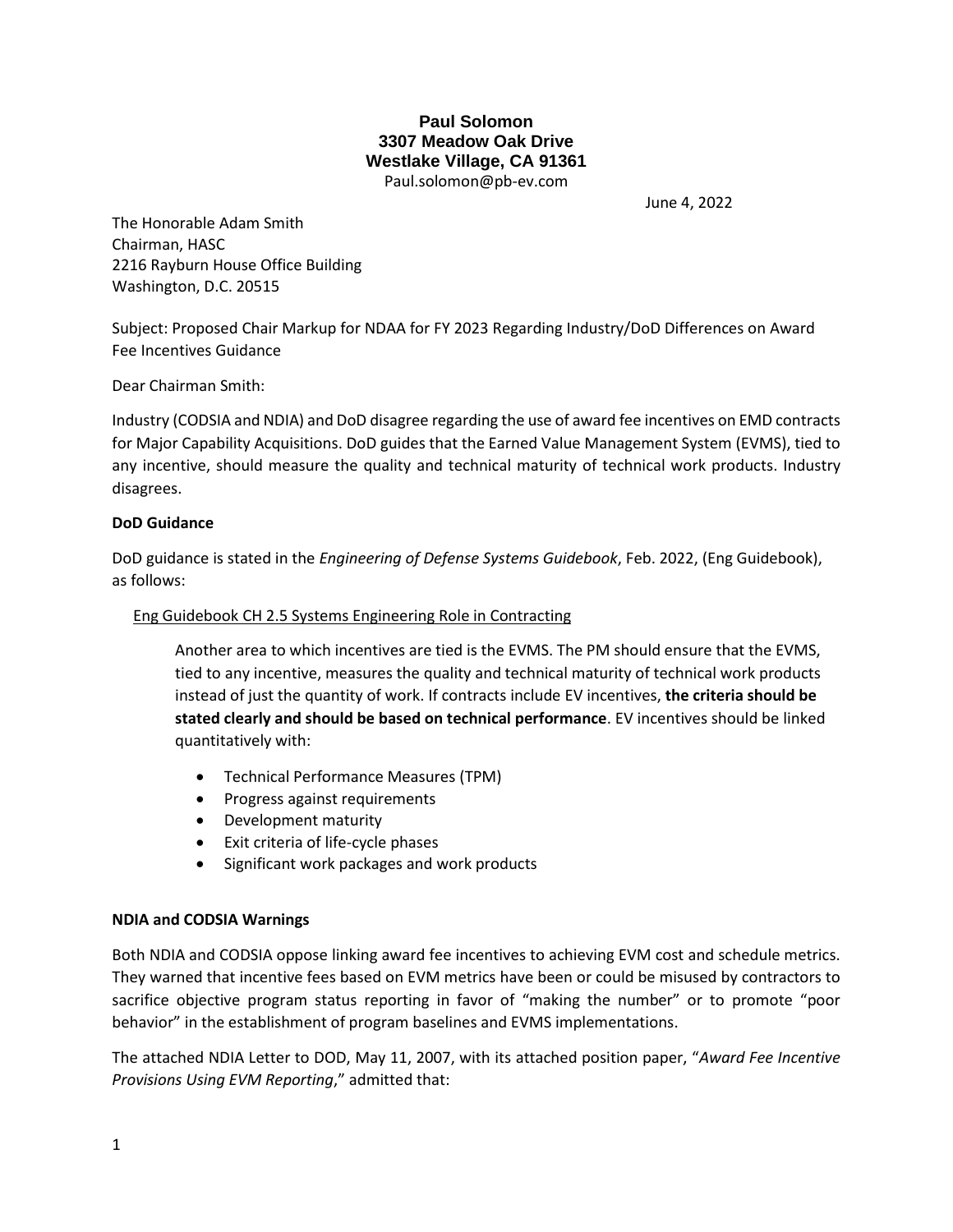"in recent years, some defense contracts have misused these incentives (to achieve program contractual outcomes) by tying achievement of certain EVM cost and schedule metrics to award and incentive fees and thereby *sacrificing objective program status reporting* in favor of *"making the number."*…A greater risk posed by the use of these monthly incentives is that they can provide the wrong focus (i.e., *management of data and reports*). Managing a program using these data outcomes could cause contractors to …taking other *actions that might be less than optimal in order to maintain high ratios* (I.E., Indices) *between budgeted cost and schedule and actuals*…EVM will reveal the truth about a program but meanwhile at-completion projections become constrained and *project managers will not receive reliable information on contract status throughout most of the Program.*"…"The NDIA also feels strongly that the use of EVM metrics (I.E., Cost Performance Index (CPI) and Schedule Performance Index (SPI) in award and incentive fee contracts detracts from the true application of EVM."

A similar warning was issued by Council of Defense and Space Industry Associations (CODSIA) in the attached letter to DOD, Ref: *DOD Report to Congress on Implementation of EVM: Request for Industry Input*, July 2, 2009. CODSIA warned that incentivizing contractors based on performance data could promote "poor behavior." The pertinent CODSIA excerpt follows:

"In addition, inappropriate contractual incentives, such as focus on incentivizing or penalizing contractors based on performance data, *promote poor behavior* in the establishment of program baselines and EVMS implementations. An example would be the continuing use of incentives based on reported performance metrics, such as the CPI and/or SPI."

### **Examples of Allegedly "Making the Number" from F-35 Whistleblower Lawsuit**

In my whistleblower lawsuit against Lockheed Martin and Northrop Grumman on the F-35 System Design and Development (SDD) contract, I alleged that these contractors "made the number" to gain F-35 program award fees.

Excerpts from court documents follow:

## Source: Northrop

The link between defendants' EVMS practices, including their misuse Of Management Reserve (MR), and their entitlement to award fees was publicly disclosed…The DCMA EVMS Compliance Report found the "same patterns of MR abuse, cost report falsification, and other EVMS violations throughout the JSF program that were very similar to the violations Relator had previously reported to DCMA.

#### Source: Appeals Court ruling

The public disclosures must therefore provide "'*specific details about the fraudulent scheme and the types of actors involved in it sufficient to 'set the government on the trail of the fraud*.'"

We also conclude that the DCMA and GAO reports allege facts that make a potentially fraudulent scheme readily identifiable: LMC and its subcontractors were violating contracting regulations by using their MR budgets to compensate for over-budget expenditures that would have otherwise raised their CPIs and estimates at completion reported to the government.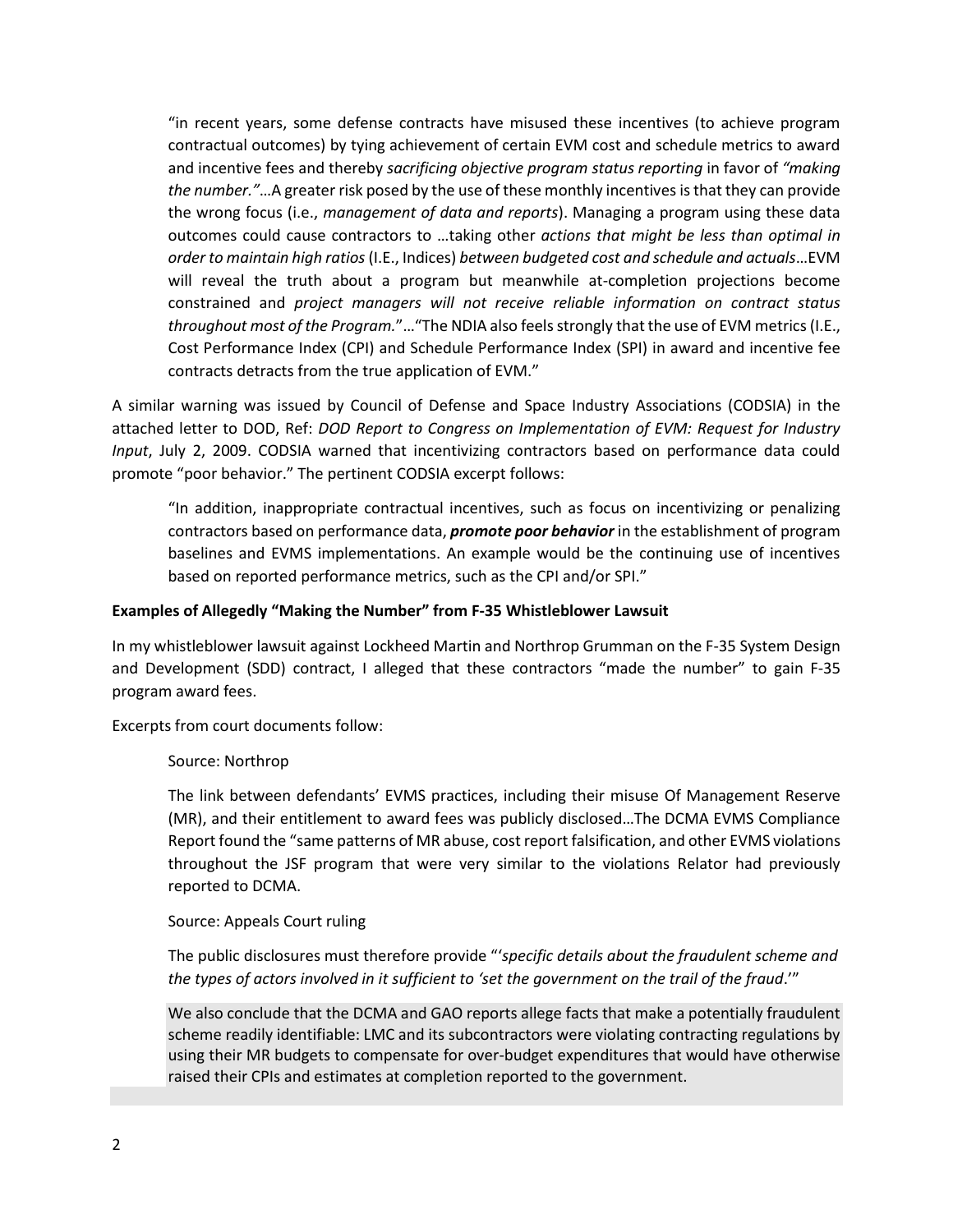The model Joint Strike Fighter SDD contract…explicitly cites CPI reporting as a criteria for the disbursement of award fees.

# Recommended Markup for GAO Assessment

I have sent several letters to you regarding authorization of GAO assessments of the use of award/incentive fees, including:

Subject: HR 6395 EH, Sec. 1710N, Agile Program and Project Management; Maximum Viable Profit for Minimum Viable Product? dated Oct. 6, 2020

Subject: Repeated Request for GAO Assessment of F-35 Block 4 Modernization Incentive/Award Fees dated July 14, 2021

An excerpt from the first letter follows:

I am concerned that the current policies, guidance, and regulations do not provide sufficient incentives to deliver the MVP within cost and schedule objectives and to reduce the technical debt. More importantly, the lack of disincentives or financial penalties provide no deterrence to contractors from continuing to receive undeserved award fees. Without more contractual definition and oversight, contractors are enabled to earn the Maximum Viable Profit despite delivering a subjectively defined and downwardly revised MVP.

Based on the information in those letters, I recommend that you markup the NDAA for FY 2023 to include the following provision:

Conduct a study of the incentive or award fees most recently paid on the F-35 Block 4 Software Modernization contract

(2) ELEMENTS.—The study (1) shall include an assessment of the following

(A) the extent to which the Department has established award or incentive fee criteria that are based on the verification, on a timely basis, of the quality and technical maturity of the features and functions of the product being developed and tested and that the Department has defined and documented technical performance objectives such as technical performance measures, progress against requirements, exit criteria of the MVP, and exit criteria of life-cycle phases. (B) the extent to which the prime contractor and subcontractors have reported schedule performance in its their contract performance reports for the most current incentive or award fee period that is based on verified, objective measures of technical performance including progress towards meeting the exit criteria of the MVP.

(C) the extent to which the contractors have been paid award or incentive fees, in the most recent period, that is based on verified technical and schedule performance including progress towards meeting the exit criteria of the MVP.

- (D) The extent to which reported earned value is linked quantitatively with verified technical and schedule performance, including:
	- Technical Performance Measures
	- Progress against requirements
	- Development maturity